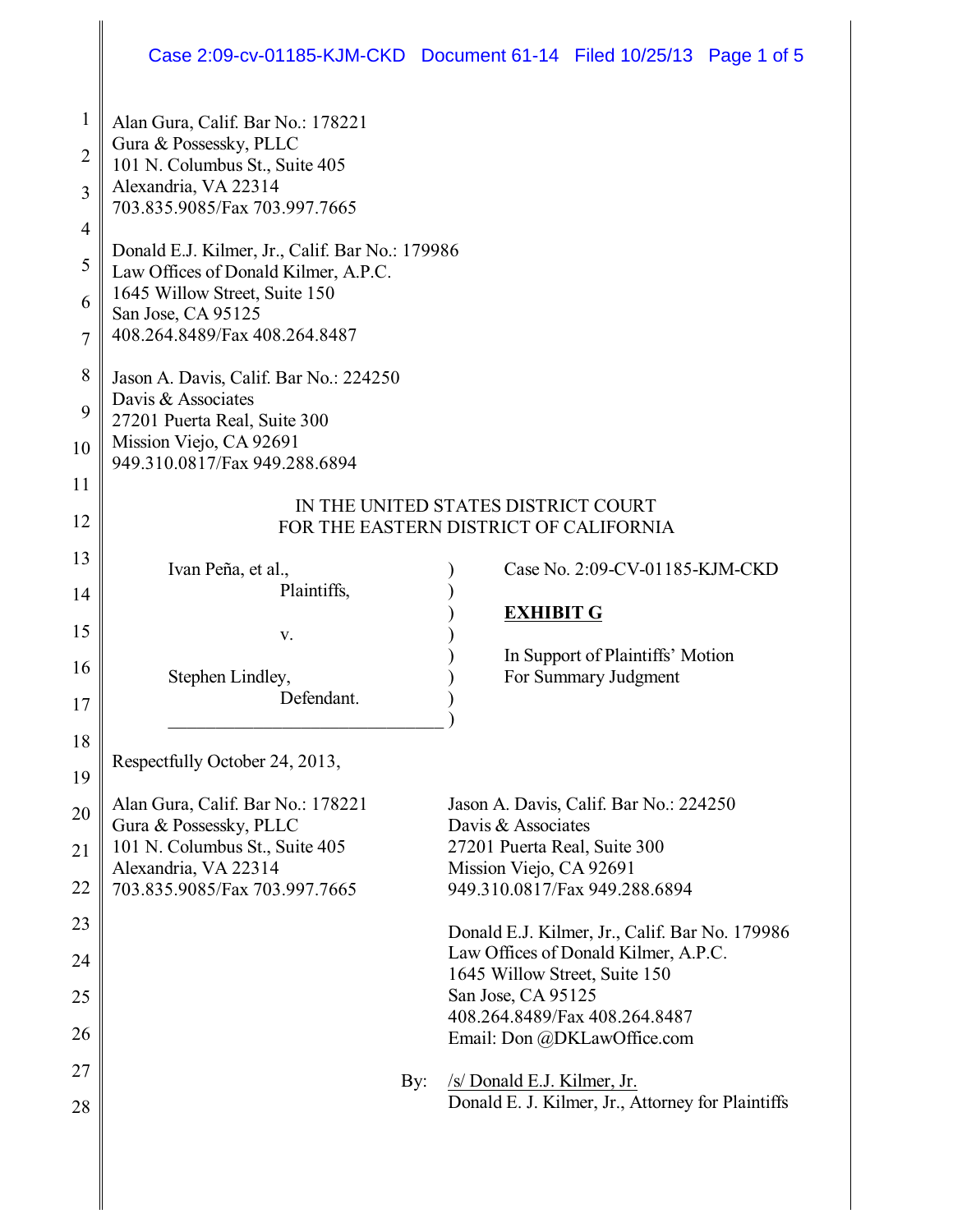## Roster of Handguns Certified for Sale - Firearms Division - California Dept. of Justice - Office of the Attorney General



PX9511L (ambi safety) / Carbon Steel  $\parallel$  Pistol  $\parallel$  4"  $\parallel$  .45 ACP  $\parallel$  12/31/2014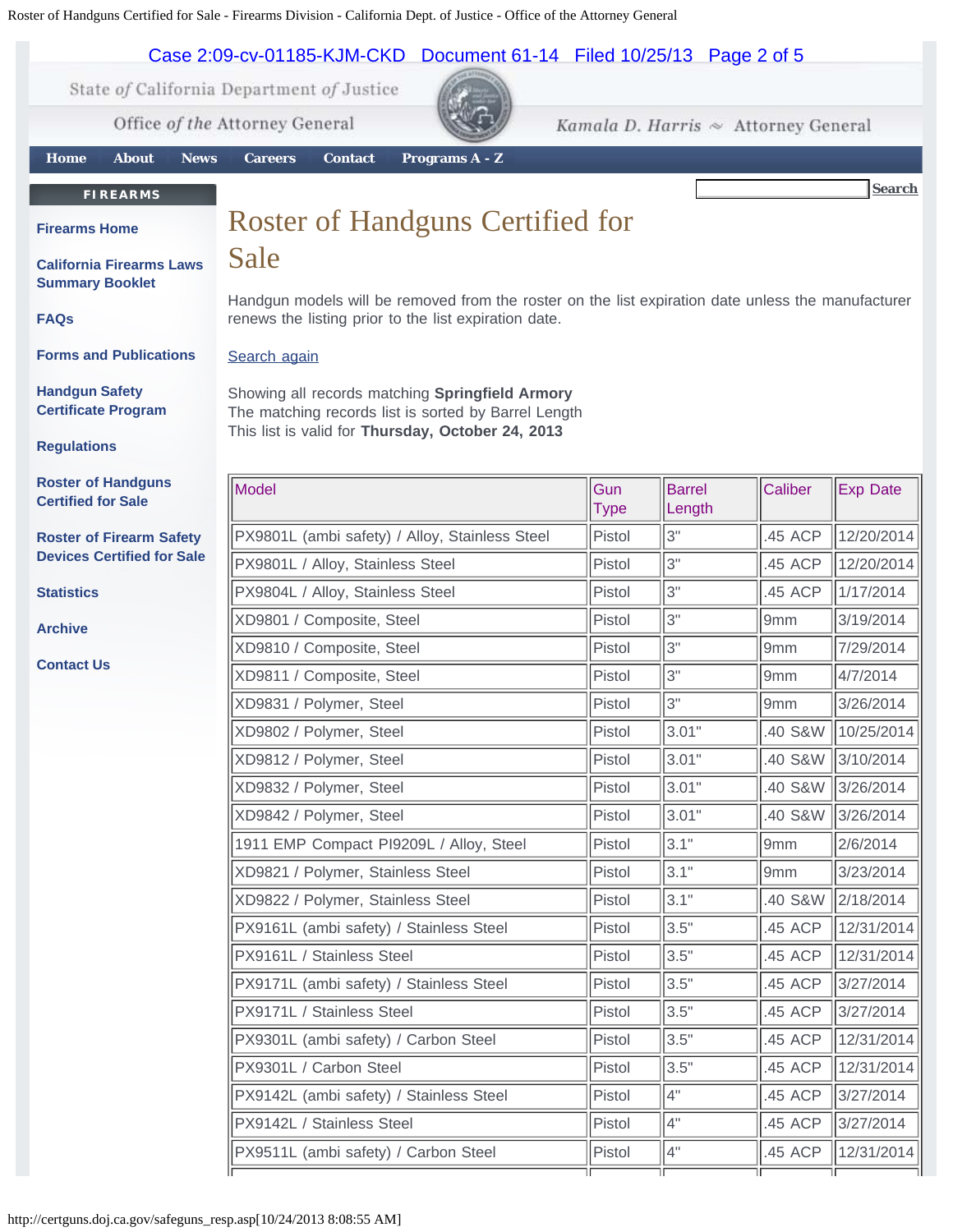| Document 61-14 FiEatglo/25/13 Page 3 6 ACP<br>Case 2:04 RX2011 tsS R 9M ERD |        |       |              | $\ $ 12/31/2014 |
|-----------------------------------------------------------------------------|--------|-------|--------------|-----------------|
| XD9161 / Polymer, Steel                                                     | Pistol | 4"    | .45 ACP      | 11/20/2014      |
| XD9261 / Polymer, Steel                                                     | Pistol | 4"    | .45 ACP      | 3/26/2014       |
| XD9611 / Polymer, Steel                                                     | Pistol | 4"    | .45 ACP      | 3/17/2014       |
| XD9612 / Polymer, Steel                                                     | Pistol | 4"    | .45 ACP      | 1/23/2014       |
| XD9614 / Polymer, Steel                                                     | Pistol | 4"    | .45 ACP      | 3/26/2014       |
| XD9645 / Polymer, Steel                                                     | Pistol | 4"    | .45 ACP      | 3/17/2014       |
| XD9646 / Polymer, Steel                                                     | Pistol | 4"    | .45 ACP      | 11/28/2014      |
| XD9647 / Polymer, Steel                                                     | Pistol | 4"    | .45 ACP      | 1/23/2014       |
| XD9648 / Polymer, Steel                                                     | Pistol | 4"    | .45 ACP      | 3/26/2014       |
| XD9701 / Polymer, Steel                                                     | Pistol | 4"    | 9mm          | 5/9/2014        |
| XD9702 / Polymer, Steel                                                     | Pistol | 4"    | .40 S&W      | 9/6/2014        |
| XD9704 / Polymer, Steel                                                     | Pistol | 4"    | 9mm          | 8/26/2014       |
| XD9781 / Polymer, Steel                                                     | Pistol | 4"    | 9mm          | 3/17/2014       |
| XD9782 / Polymer, Carbon Steel                                              | Pistol | 4"    | .40 S&W      | 3/17/2014       |
| PW9142L / Carbon Steel                                                      | Pistol | 4.0"  | .45          | 10/4/2014       |
| PX9149L / Alloy, Carbon Steel                                               | Pistol | 4.0"  | .45          | 10/4/2014       |
| XD9221 / Polymer, Steel                                                     | Pistol | 4.08  | 9mm          | 1/23/2014       |
| XD9101 / Steel, Polymer                                                     | Pistol | 4.08" | 9mm          | 10/21/2014      |
| XD9102 / Polymer, Steel                                                     | Pistol | 4.08" | .40 S&W      | 12/20/2014      |
| XD9103 / Polymer, Steel                                                     | Pistol | 4.08" | .357 SIG     | 12/20/2014      |
| XD9104 / Steel, Polymer                                                     | Pistol | 4.08" | 9mm          | 3/21/2014       |
| XD9109 / Polymer, Steel                                                     | Pistol | 4.08" | .40 S&W      | 3/21/2014       |
| XD9113 / Polymer, Steel                                                     | Pistol | 4.08" | .357 SIG     | 3/26/2014       |
| XD9121 / Polymer, Steel                                                     | Pistol | 4.08" | 9mm          | 1/23/2014       |
| XD9122 / Polymer, Steel                                                     | Pistol | 4.08" | .40 S&W      | 1/23/2014       |
| XD9201 / Steel, Polymer                                                     | Pistol | 4.08" | 9mm          | 3/26/2014       |
| XD9202 / Composite, Steel                                                   | Pistol | 4.08" | .40 S&W      | 3/26/2014       |
| XD9222 / Polymer, Steel                                                     | Pistol | 4.08" | .40 S&W      | 1/23/2014       |
| XD9231 / Polymer, Steel                                                     | Pistol | 4.08" | .40 S&W      | 3/26/2014       |
| XD9301 / Steel, Polymer                                                     | Pistol | 4.08" | 9mm          | 1/17/2014       |
| XD9302 / Polymer, Steel                                                     | Pistol | 4.08" | .40 S&W      | 1/17/2014       |
| XD9311 / Steel, Polymer                                                     | Pistol | 4.08" | 9mm          | 3/26/2014       |
| XD9312 / Polymer, Steel                                                     | Pistol | 4.08" | .40 S&W      | 3/27/2014       |
| XD9501 / Steel, Polymer                                                     | Pistol | 4.08" | 9mm          | 12/3/2014       |
| XD9502 / Polymer, Steel                                                     | Pistol | 4.08" | .40 S&W      | 12/3/2014       |
| PB9108 / Carbon Steel                                                       | Pistol | 5"    | .45 ACP      | 2/8/2014        |
| PB9108L (Integrated Locking System)) / Carbon<br><b>Steel</b>               | Pistol | 5"    | .45 ACP      | 2/8/2014        |
| PB9113L (ambi safety) / Steel                                               | Pistol | 5"    | .38<br>Super | 9/20/2014       |
|                                                                             |        |       |              |                 |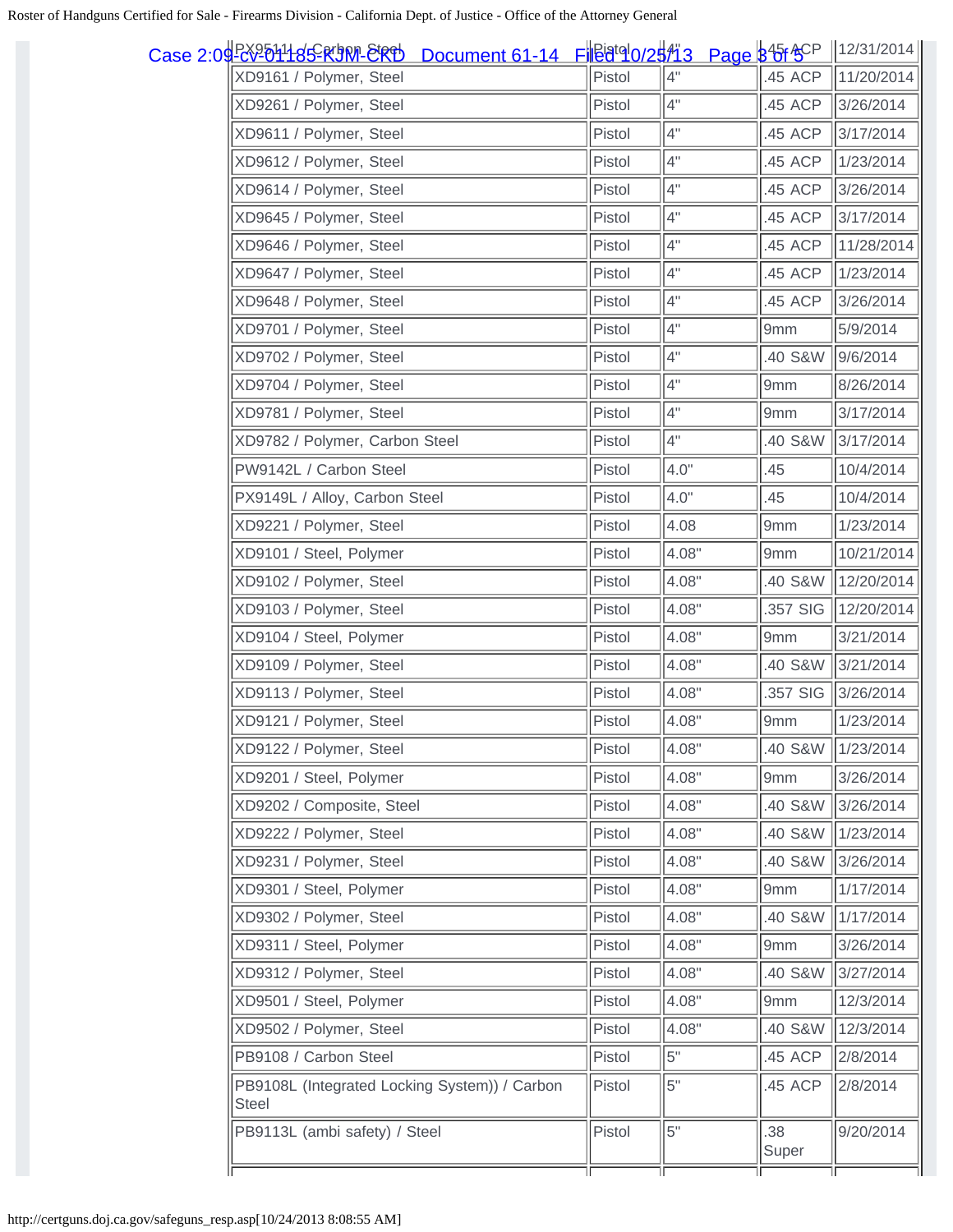| Case 2:09 <del>R2</del> 01 14 Sim Document 61-14 File d <sup>to</sup> 0/2 5 2:09 Page 4 3 6 5 |        |     |              | 9/20/2014  |
|-----------------------------------------------------------------------------------------------|--------|-----|--------------|------------|
| PB9114L / Steel                                                                               | Pistol | 5"  | .38<br>Super | 7/29/2014  |
| PB9151L / Stainless Steel                                                                     | Pistol | 5"  | .45 ACP      | 3/19/2014  |
| PB9609L / Carbon Steel                                                                        | Pistol | 5"  | .45 ACP      | 4/30/2014  |
| PC9102 / Carbon Steel                                                                         | Pistol | 5"  | .45 ACP      | 12/3/2014  |
| PC9105LCA (ambi safety) / Steel                                                               | Pistol | 5"  | .45 ACP      | 9/20/2014  |
| PC9105LCA / Steel                                                                             | Pistol | 5"  | .45 ACP      | 9/20/2014  |
| PC9106L / Steel                                                                               | Pistol | 5"  | .45 ACP      | 9/22/2014  |
| PC9107L (ambi safety) / Stainless Steel                                                       | Pistol | 5"  | .45 ACP      | 3/29/2014  |
| PC9107L / Stainless Steel                                                                     | Pistol | 5"  | .45 ACP      | 3/29/2014  |
| PC9108L (ambi safety) / Carbon Steel                                                          | Pistol | 5"  | .45 ACP      | 3/29/2014  |
| PC9108L / Carbon Steel                                                                        | Pistol | 5"  | .45 ACP      | 3/29/2014  |
| PC9111 (ambi safety) / Carbon Steel                                                           | Pistol | 5"  | .45 ACP      | 3/29/2014  |
| PC9111 / Carbon Steel                                                                         | Pistol | 5"  | .45 ACP      | 3/29/2014  |
| PC9111LR / Carbon Steel                                                                       | Pistol | 5"  | .45 ACP      | 7/21/2014  |
| PC9206 / Carbon Steel                                                                         | Pistol | 5"  | .45 ACP      | 5/9/2014   |
| PI9132L (ambi safety) / Stainless Steel                                                       | Pistol | 5"  | .45 ACP      | 4/26/2014  |
| PI9132L / Stainless Steel                                                                     | Pistol | 5"  | .45 ACP      | 4/26/2014  |
| PI9134L (ambi safety) / Stainless Steel                                                       | Pistol | 5"  | 9mm          | 4/26/2014  |
| PI9134L / Stainless Steel                                                                     | Pistol | 5"  | 9mm          | 4/26/2014  |
| PI9140L (ambi safety) / Stainless Steel                                                       | Pistol | 5"  | .45 ACP      | 3/27/2014  |
| PI9140L / Stainless Steel                                                                     | Pistol | 5"  | .45 ACP      | 3/27/2014  |
| <b>PW9108L / Steel</b>                                                                        | Pistol | 5"  | .45 ACP      | 9/22/2014  |
| PW9151L / Stainless Steel                                                                     | Pistol | l5" | .45 ACP      | 4/30/2014  |
| PW9609L / Steel                                                                               | Pistol | 5"  | .45 ACP      | 4/21/2014  |
| PX9103L (ambi safety) / Alloy, Carbon Steel                                                   | Pistol | 5"  | .45 ACP      | 2/8/2014   |
| PX9103L / Alloy, Carbon Steel                                                                 | Pistol | 5"  | .45 ACP      | 2/8/2014   |
| PX9104L / Alloy, Stainless Steel                                                              | Pistol | 5"  | .45 ACP      | 5/9/2014   |
| PX9106L / Steel                                                                               | Pistol | 5"  | .45 ACP      | 9/22/2014  |
| PX9109L (ambi safety) / Carbon Steel                                                          | Pistol | 5"  | .45 ACP      | 2/8/2014   |
| PX9109L / Carbon Steel                                                                        | Pistol | 5"  | .45 ACP      | 2/8/2014   |
| PX9130L (ambi safety) / Stainless Steel                                                       | Pistol | 5"  | 9mm          | 12/31/2014 |
| PX9130L / Stainless Steel                                                                     | Pistol | 5"  | 9mm          | 12/31/2014 |
| PX9151L (ambi safety) / Stainless Steel                                                       | Pistol | 5"  | .45 ACP      | 2/20/2014  |
| PX9151L / Stainless Steel                                                                     | Pistol | 5"  | .45 ACP      | 2/20/2014  |
| PX9152L / Stainless Steel                                                                     | Pistol | 5"  | .45 ACP      | 5/9/2014   |
| PX9154L / Stainless Steel                                                                     | Pistol | 5"  | .45 ACP      | 10/25/2014 |
| PX9608L (ambi safety) / Carbon Steel                                                          | Pistol | 5"  | .45 ACP      | 4/26/2014  |
| PX9608L / Carbon Steel                                                                        | Pistol | 5"  | .45 ACP      | 4/26/2014  |
|                                                                                               |        |     |              |            |